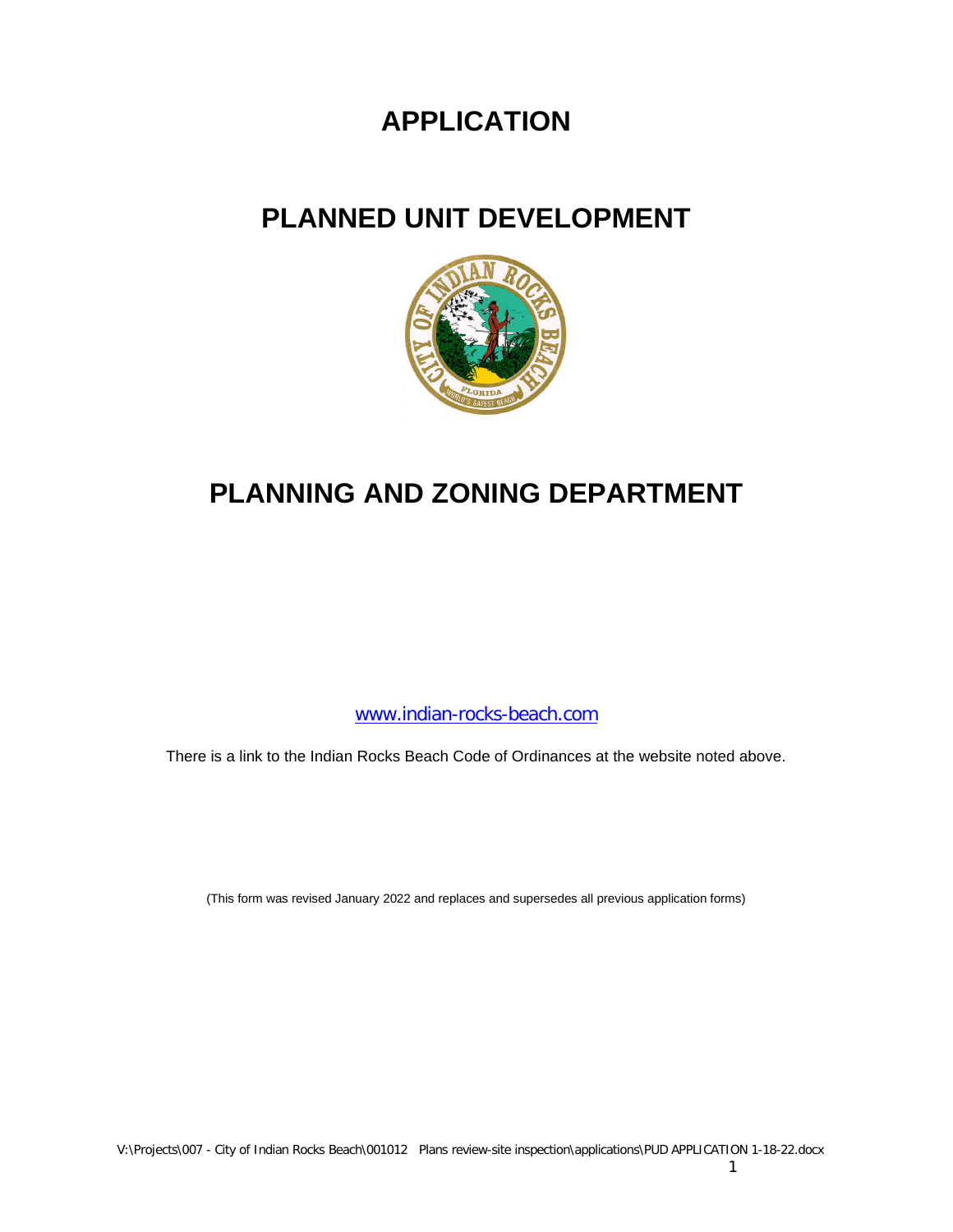## **ACTIONS BY PLANNING AND ZONING BOARD**

The fee\* for applications (PUDs) to be heard by the Planning and Zoning Board shall be as follows:

Planned unit developments:

- (1) Initial development order ………………………………….....1,500.00
- (2) Non-substantial modification to the development order .....1,000.00
- (3) Substantial modification to the development order …….....2,500.00

(4) The applicant shall pay the advertising and notification costs of the public hearing. A deposit of \$2,000.00 for advertising fees shall be required at the time the application is submitted. If the cost of advertising and notification is less than \$2,000.00, the difference will be refunded to the applicant. Advertisement and notification requirements are stipulated by Florida Stature for land use amendments. If the actual costs are greater than \$2,000, the difference shall be paid by the applicant within 30 days after final action. When legal counsel and/or a consultant are required by the city, actual cost of legal and consulting fees shall be paid by the applicant within 30 days after final action

(5) When legal counsel and/or a consultant are required by the city, actual cost of legal and consulting fees shall be paid by the applicant within 30 days after final site plan approval or prior to the issuance of building permits.

. \*This is not an all-inclusive list of fees for applications to the Planning and Zoning Board.

**NOTE: Advertising includes the cost of running ads in the newspaper. Notification costs include the cost of postage for each letter mailed to surrounding property owners within 150 feet of the subject property.**

**In signing this application the applicant is responsible for these fees regardless of whether the application is approved or disapproved by the City Commission.**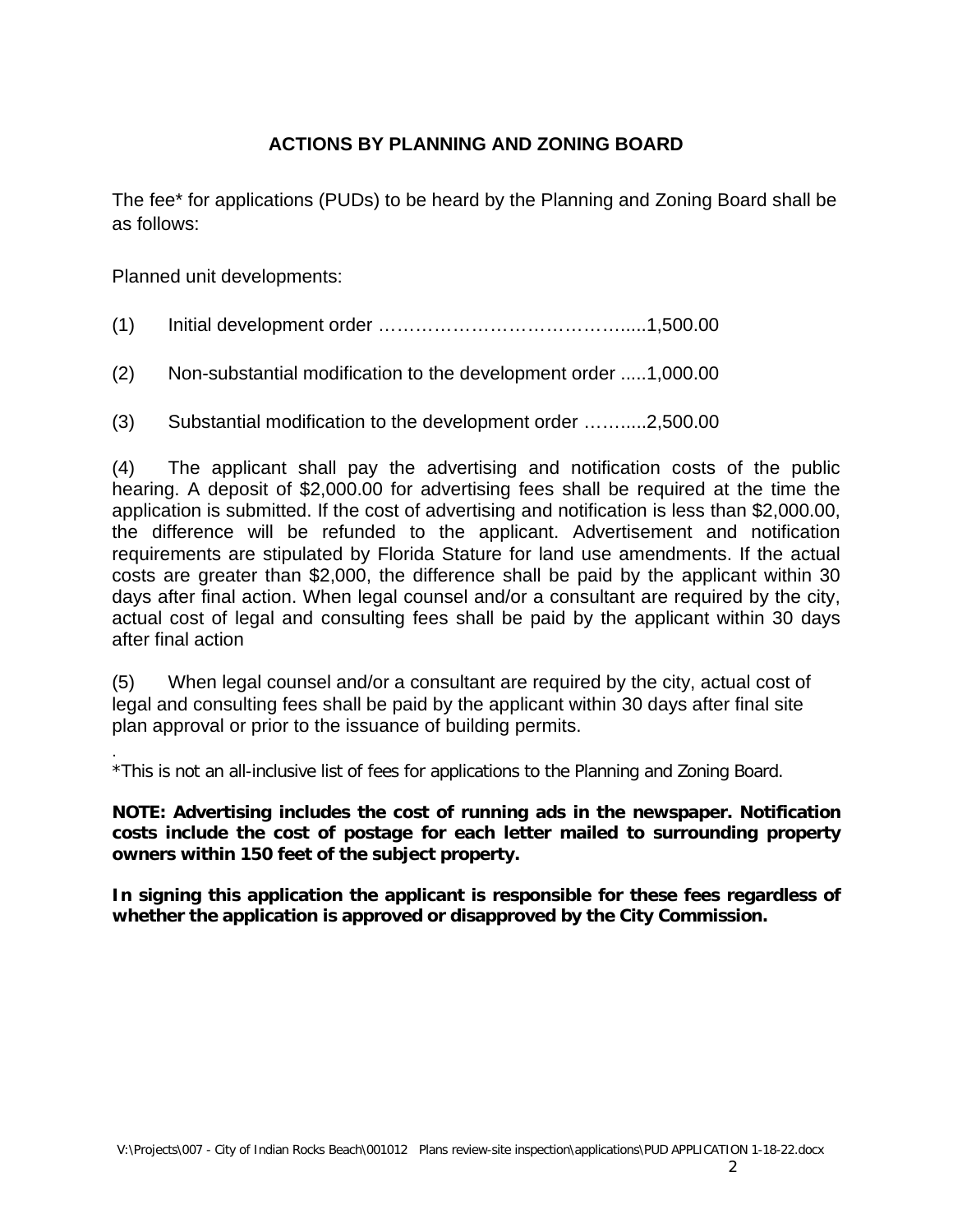## **TOPICS COVERED IN THIS BOOKLET**

Welcome to The City of Indian Rocks Beach Planning and Zoning Department. The department has created this instructional booklet to answer frequently asked questions and provide guidance through the planned unit development review processes.

#### **Planned Unit Development**

- A. What is planned unit development?
- B. What application forms are required to submit a planned unit development?
- C. Is there a cost to submit a planned unit development?
- D. What information is necessary to complete an application?
- E. When an application is submitted, what is the review process?
- F. What happens when an application is complete?
- G. Why might an application be returned?
- H. What standards are addressed in the Planned Unit Development review?

H........................................................................................................................................

#### **Application Forms**

Agent of Record

Affidavit of Ownership

Application Content Checklist

Planned Unit Development Review Checklist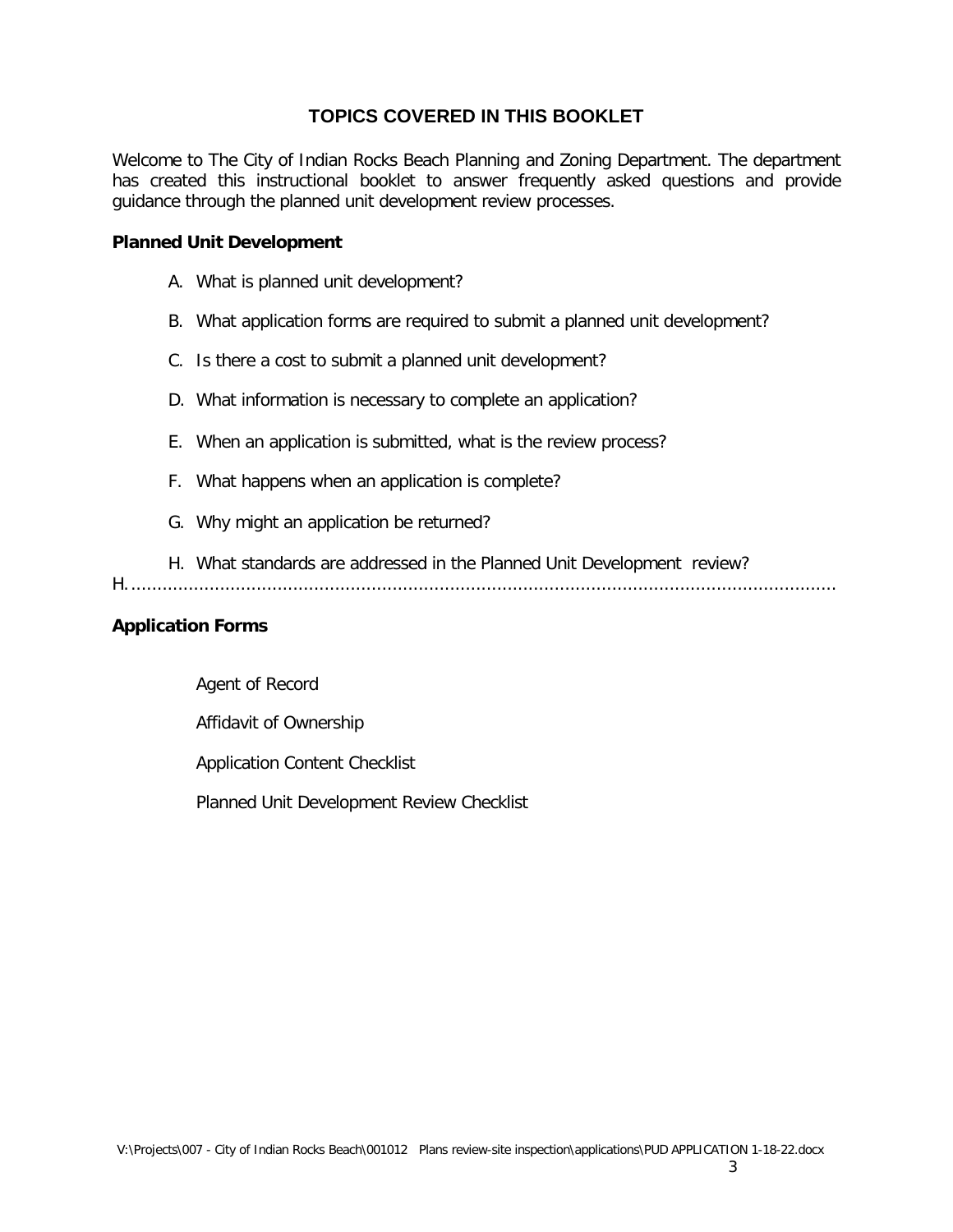## **PLANNED UNIT DEVELOPMENT**

#### **A. What is a Planned Unit Development?**

The purpose of planned unit development regulations is to encourage flexibility in the design, development, and use of land in order to promote its most appropriate use; to facilitate the adequate and economical provision of streets, utilities and public spaces; and to preserve the natural and scenic qualities of open spaces. There is no minimum acreage size required for a PUD. The PUD is allowed in every zoning district except the single family residential zoning district. (Chapter 110, Section 642).

#### **B. What application forms are required to submit a planned unit development?**

The following forms are required to submit a plan for review:

- **Planned Unit Development Application**
- Agent of Record
- **Affidavit of Ownership**
- **Planned Unit Development Review Checklist**

#### **C. Is there a cost to submit a planned unit development?**

Yes, the cost to submit a planned unit development for review is one thousand five hundred (\$1,500) Dollars (Chapter 15, Section 21).

## **D. What information is necessary to complete an application?**

A checklist has been provided on the *Planned Unit Development Application* to highlight the materials that must be included with your particular submittal. This checklist outlines, in detail, the necessary information that is required to complete a planned unit development application, ranging from the administrative responsibilities (i.e., application forms and payment) to the sitespecific map, survey, soil condition report, drainage calculations and zoning requirements.

## **E. When an application is submitted, what is the review process?**

The procedure for receiving, reviewing and approving planned unit development applications shall be as follows (Chapter 110, Section 645):

- (a) Preliminary review by relevant city staff.
	- 1. An application for preliminary review by relevant city staff shall be submitted to the city.
	- 2. Relevant city staff may include the building official, city planner, public services director, city attorney, city manager and other staff as designated by the city manager. Individual staff members may provide comments, including but not limited to recommended reconfigurations, modifications, additions or deletions to the preliminary submission.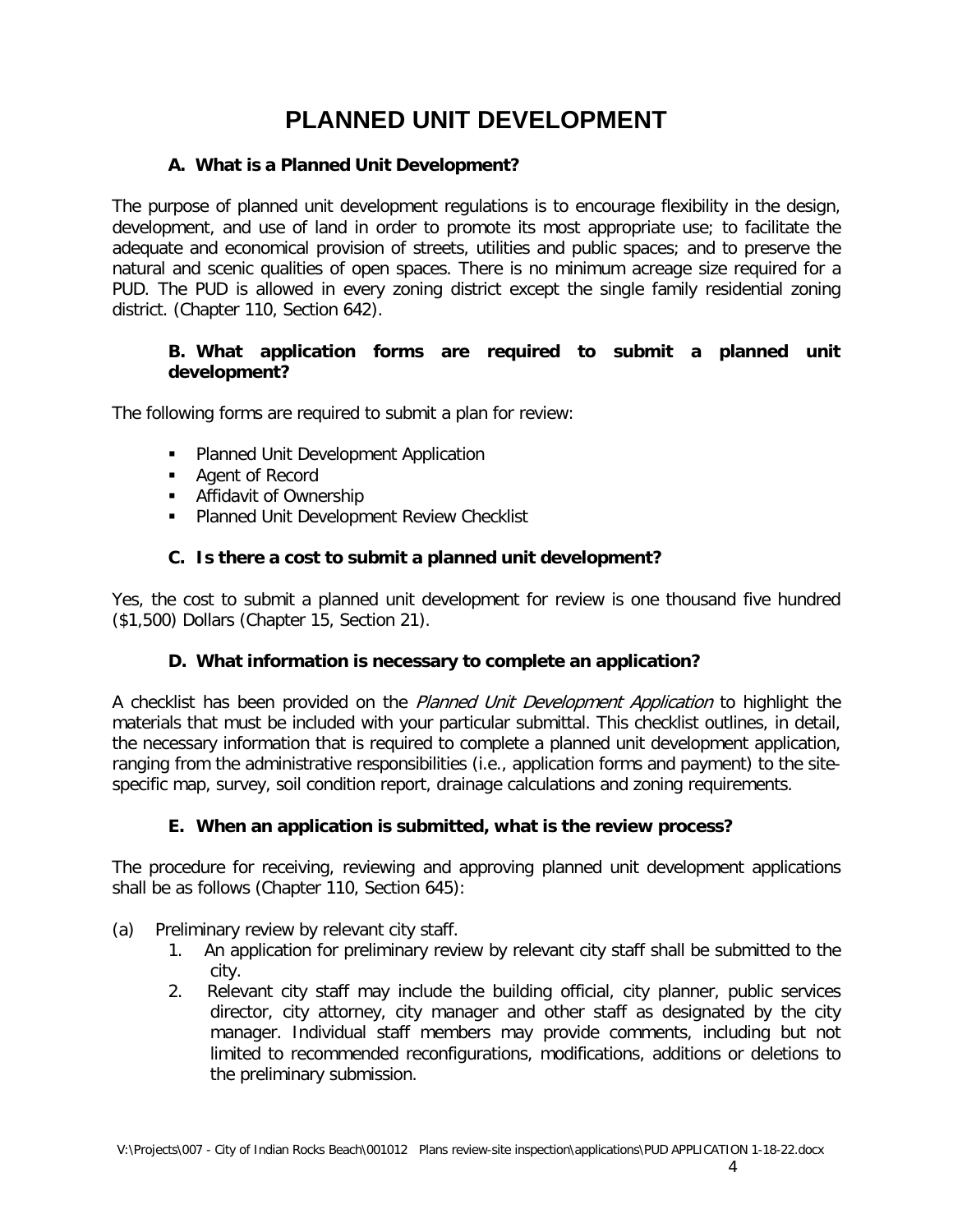- (b) PUD application, narrative and associated documents.
	- 1. After the owner has received comments from city staff and incorporated those comments into the proposed development of the PUD, the application for rezoning to PUD may be submitted along with the requisite narrative and any other associated documents.
	- 2. City staff will review the PUD application, narrative and associated documents for consistency with the Land Development Code. When the review is complete, the rezoning of the property to the PUD district will proceed to the requisite public hearings. City staff may require an applicant to supplement their submission before it can proceed to public hearing.
- (c) PUD ordinance and public hearings. A PUD ordinance will be prepared and presented to the following bodies within a reasonable time after initial review and approval by city staff:
	- 1. The planning and zoning board, for review and recommendation to city commission; and
	- 2. The city commission, for final review and approval or denial.

When an application is submitted, staff will assess the contents of the submittal with the applicant or applicant's representative determining whether the submittal is complete or inadequate. The process is further outlined in the diagram following on page 7.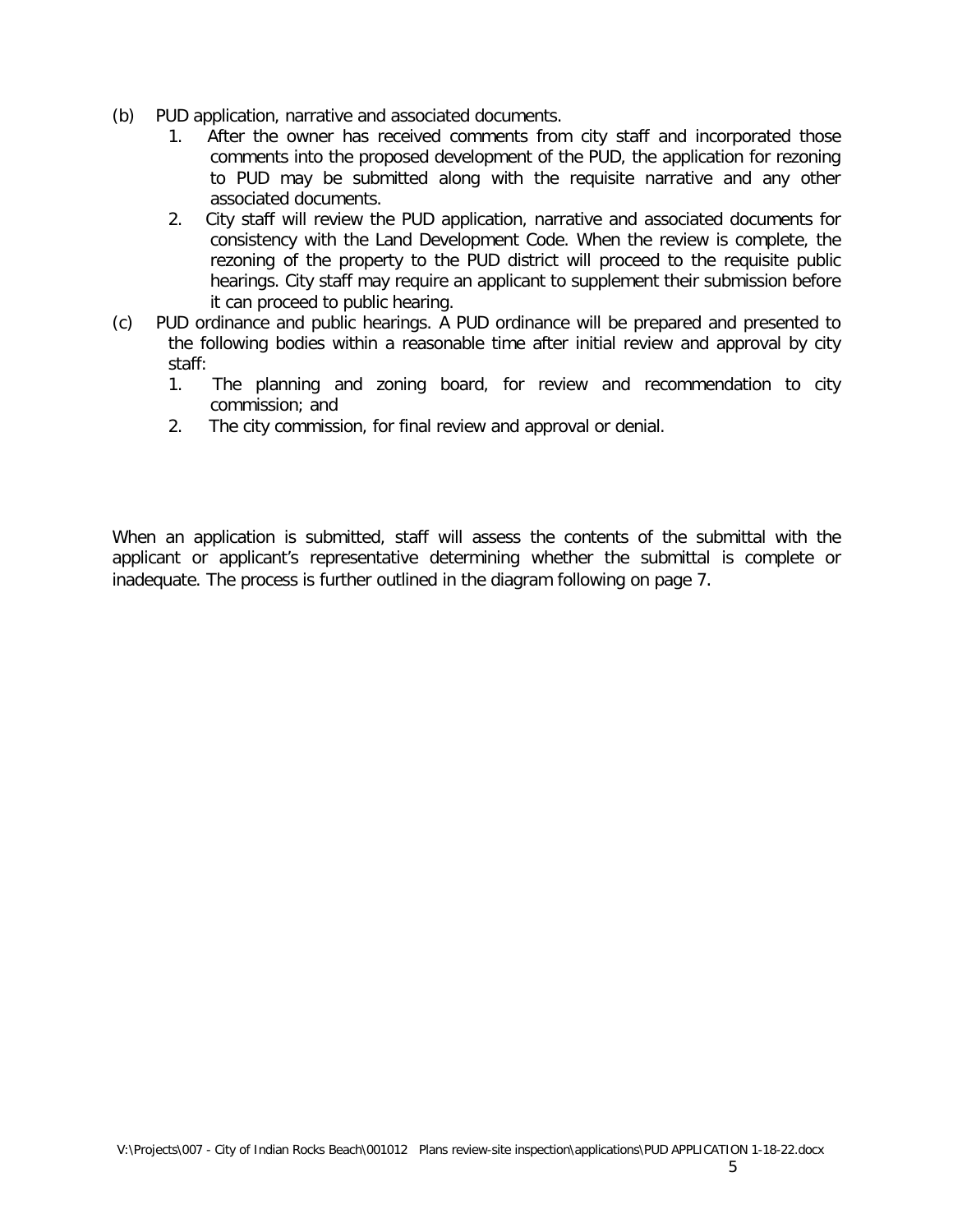

#### **PLANNED UNIT DEVELOPMENT APPLICATION PROCESS**

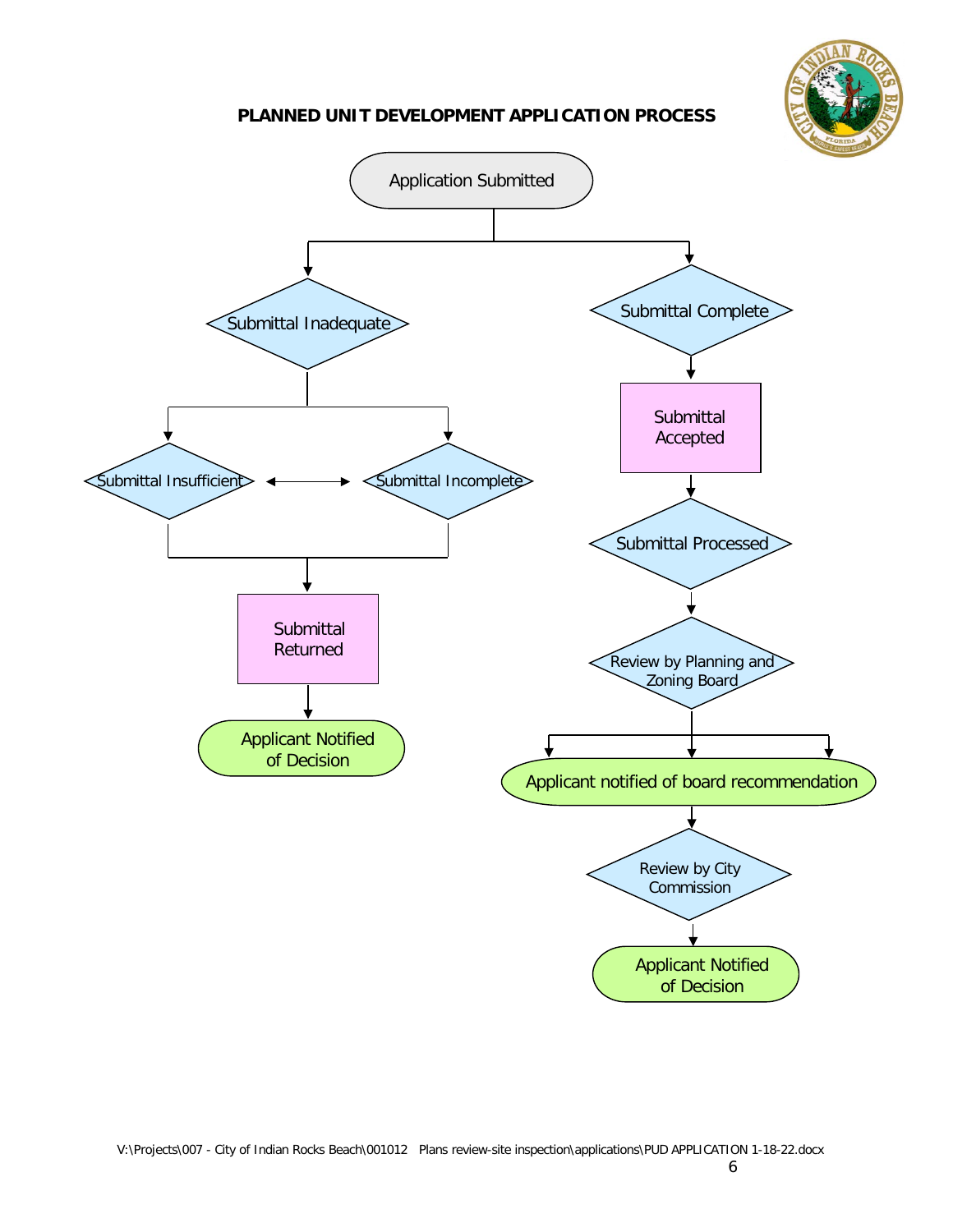## **F. What happens when an application is complete?**

When an application is complete, staff will accept the submittal. Complete applications include the required application materials and sufficient information to complete the review to determine compliance with the Code of Ordinances. The Planning and Zoning Department will then transmit the application and supporting documentation to the planning and zoning board.

## **G. Why might an application be returned?**

When an application is incomplete and/or insufficient, the application is returned. An incomplete application is one that does not include all items necessary to complete the application. Once the application is complete and has been accepted, staff will then assess the submittal for sufficiency. An insufficient submittal is one that includes all formal materials necessary to complete the application process, but where the information submitted is insufficient to complete a detailed review of the plan in combination with the Code of Ordinances. An insufficient application prevents staff from determining proposal compliance with the Code of Ordinances.

## **H. What standards are addressed in the development review?**

Planned unit developments are subject to the standards listed in Chapter 110, Section 81, plus those outlined in Chapter 110, Article V.

Per Chapter 110, Section 81, Site plan review, the following standards shall apply:

- 1. Traffic access: All proposed site traffic access ways are adequate but not excessive in number, are adequate in grade, width, alignment and visibility, and are not located too near schools or places of public assembly and other similar considerations.
- 2. Circulation & Parking: The interior circulation system must be adequate and all required parking spaces are provided and accessible. Access to the structure by pedestrians must be gained without traveling through a parking area. When no other separate access is available to the main building entrance, pedestrians must be distinguished from continuous landscape or delineated walkways, where feasible, distinguished from driving surfaces by separate paving materials. Sidewalks crossing driveways must be maintained or continuous, unbroken by driving surfaces such as asphalt extending from parking areas. The intent is to separate and differentiate pedestrian walks, malls and public transportation loading places from general vehicular circulation facilities.
- 3. Arrangement of buildings: laundry facilities: Adequate provisions must be made for light, air, access and privacy in the arrangement of the buildings to each other. Each dwelling unit shall have a minimum of one (1) exterior exposure. Laundry facilities, including washing machines and clothes dryers, shall be available for multifamily dwellings on the premises for use by all occupants of the premises.
- 4. Landscaping: The proposed site must be properly landscaped, the purpose of which is to further enhance the natural qualities of land. Compliance with the landscaping requirements of this Code shall be insured.
- 5. Multifamily structures, hotels and motels: In reviewing the proposed site plan for one (1) or more multifamily or motel structures, motor lodges and hotels, the planning and zoning board shall require: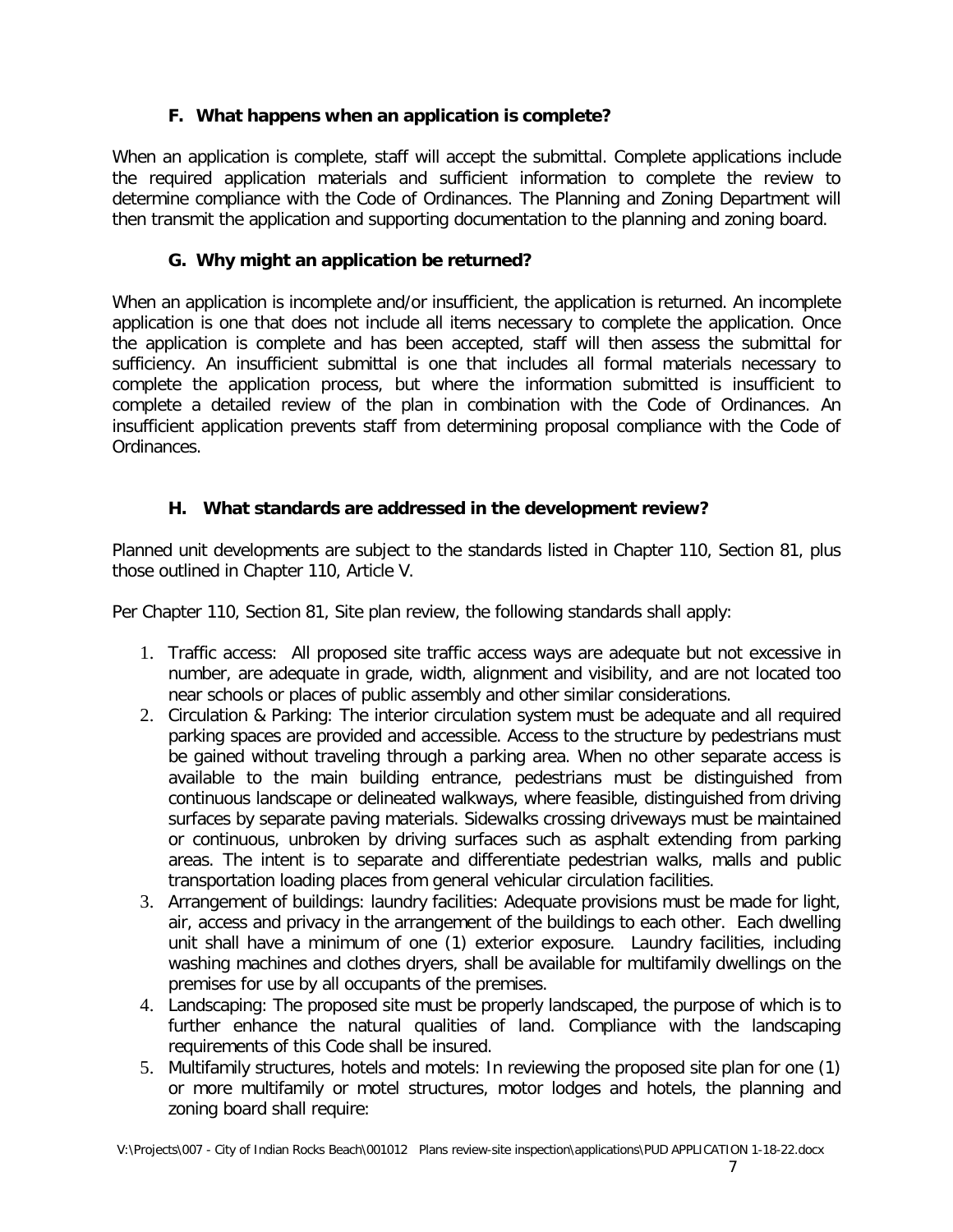- a. Access by emergency vehicles: A building may not be so arranged so as to be inaccessible by emergency vehicles. The site plan shall provide for adequate driveway widths, clearance heights and turning radii necessary for emergency vehicles to have direct access to each building. No increase in aggregate building height shall be granted to compensate for increased height of parking areas to comply with this provision.
- b. Distance between buildings: The front or rear of any building, including exterior stairways or elevator shafts, may be no closer to the front, rear, or any other building than fifteen (15) feet. The side of any building, including exterior stairways or elevator shafts, may be no closer to the side, front or rear of any other building than fifteen (15) feet.
- c. Distance between buildings/driveways: No driveways/parking lots should be closer than five (5) feet to the front or rear of any building. In the case of an enclosed garage or carport provided as a portion of the structure, distance requirements for driveways providing access to these shall not apply.
- d. Recreational space: There shall be provided on the site of a multifamily structure an area, either enclosed or unenclosed, devoted to the joint recreational use of the residents thereof. Such recreational space shall consist of not less than one hundred (100) square feet of space per dwelling unit. Each such recreational space shall be developed with passive and active recreational facilities.
- e. Off-street parking spaces: There shall be provided on the site of such development an area or areas devoted to the storage of automobiles. The number and their provision shall be in accordance with this chapter.
- 6. Soil conditions: Applications shall include soil types.
- 7. Topography and drainage: A brief description of the tract with respect to such matters as relief, flood hazards (including the 100-year base flood elevation level versus proposed first floor elevation), existing outfalls and canals, natural watercourses on or abutting the property, any prior ground water studies, and site drainage problems which have existed, which now exist or which are forecast. An acceptable plan for ponding or other disposition of surface runoff is an essential portion of this section, as it is an indication of the relationship between site drainage under full development and drainage before development.

Per Chapter 110, Article V, Sec 110-647 Application Requirements for rezoning to PUD , the following standards shall apply

Sec. 110-647. - Application requirements for rezoning to PUD.

- (1) In addition to the standard rezoning application and submission, the applicant shall submit a PUD narrative describing the PUD and setting for the manner in which the proposed PUD complies with the requirements of section 110-643 of this Code.
- (2) Applications for review of a PUD rezoning shall be available from the planning and zoning department (hereafter, the "department"). The completed application shall be signed by all owners of the property subject to the proposal, and, where applicable, their agent; all signatures shall be notarized. Signatures by other parties will be accepted only with notarized proof of legal authorization by the owners. In a case of corporate ownership, the authorized signature shall be accompanied by a notation of the signer's office in the corporation. All applications will be required to comply with the following submittal requirements and where applicable and necessary additional submittal requirements as specified by the city staff or designated by the city manager.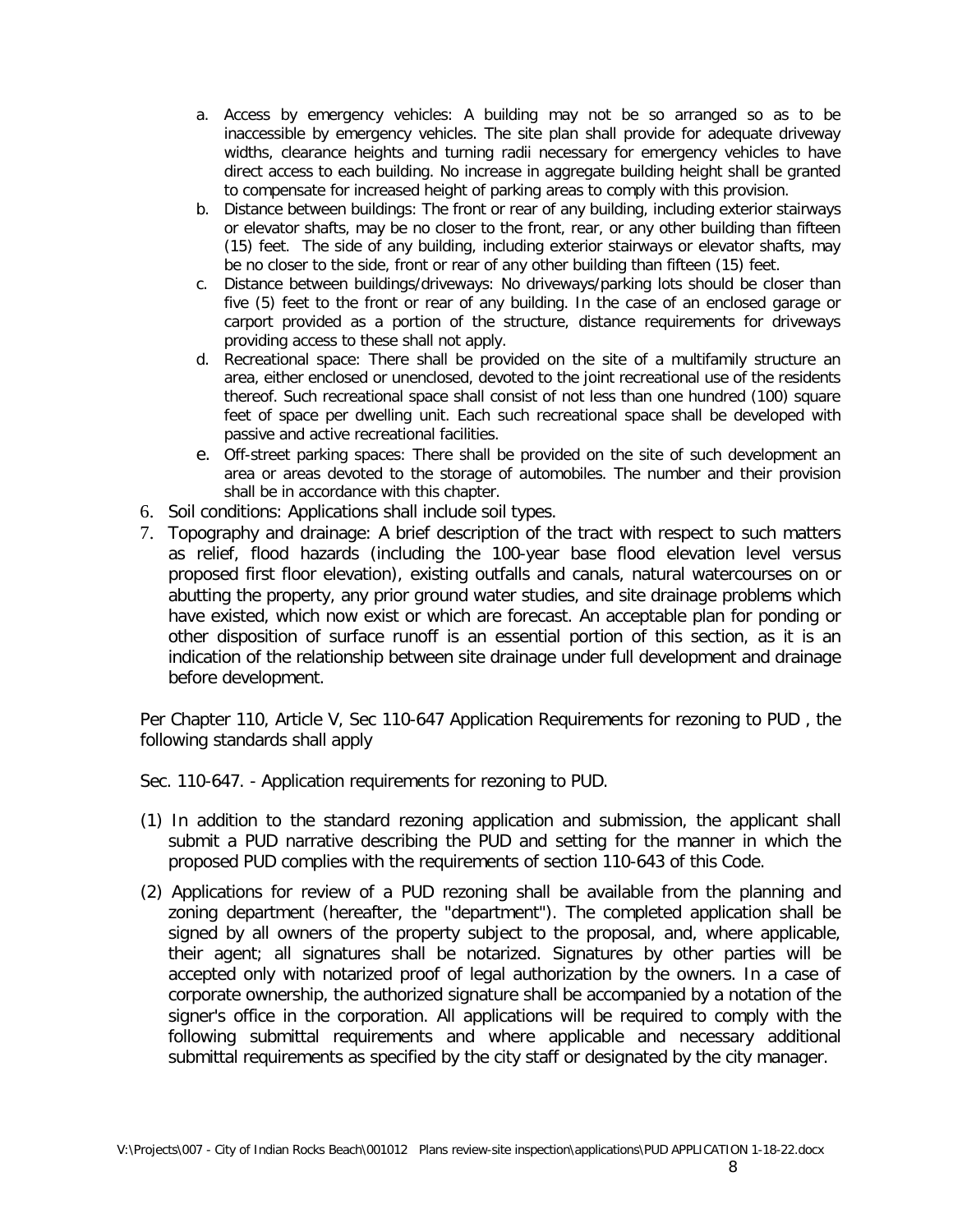- (a) The application shall include documents and drawings showing:
	- 1. Name, address, e-mail address, and telephone number of owner.
	- 2. Legal description of property involved.
	- 3. Parcel identification numbers.
	- 4. Survey of property.
	- 5. Description of intended use(s).
	- 6. PUD narrative.
	- 7. Description of proposed development activities.
	- 8. Development plans for all proposed project activities.
	- 9. A site plan drawn to scale. Each site plan sheet shall show:
		- (a) The north arrow;
		- (b) The graphic scale;
		- (c) The drawing date;
		- (d) All existing and proposed structures with the setbacks from each other and the property line;
		- (e) The lot coverage; and
		- (f) The proposed parking and landscaping.
	- 10. Traffic analysis.
	- 11. Flood zones.
	- 12. Architectural renderings.
	- 13. Electronic version of plans and all documents.
- (b) Where applicable to the development activity proposed, the city staff may require the following to be submitted as part of the application:
	- 1. Building, structure, sidewalk and pavement location, height and setback;
	- 2. Location, length and width of proposed driveways and driveway alignment with driveways on surrounding land;
	- 3. A map of vegetative cover including the location and identity by common name of all protected trees;
	- 4. Floor plan for existing and proposed structures;
	- 5. A detailed landscape plan meeting or exceeding the requirements of this Code for all new or existing uses;
	- 6. Sign plans, including the location of signs on the site; dimensions of all signs, including maximum square footage, height and width; and distance from the ground to the bottom of the sign display area (including borders); and
- (3) City staff will review the PUD application for compliance prior to any public hearings.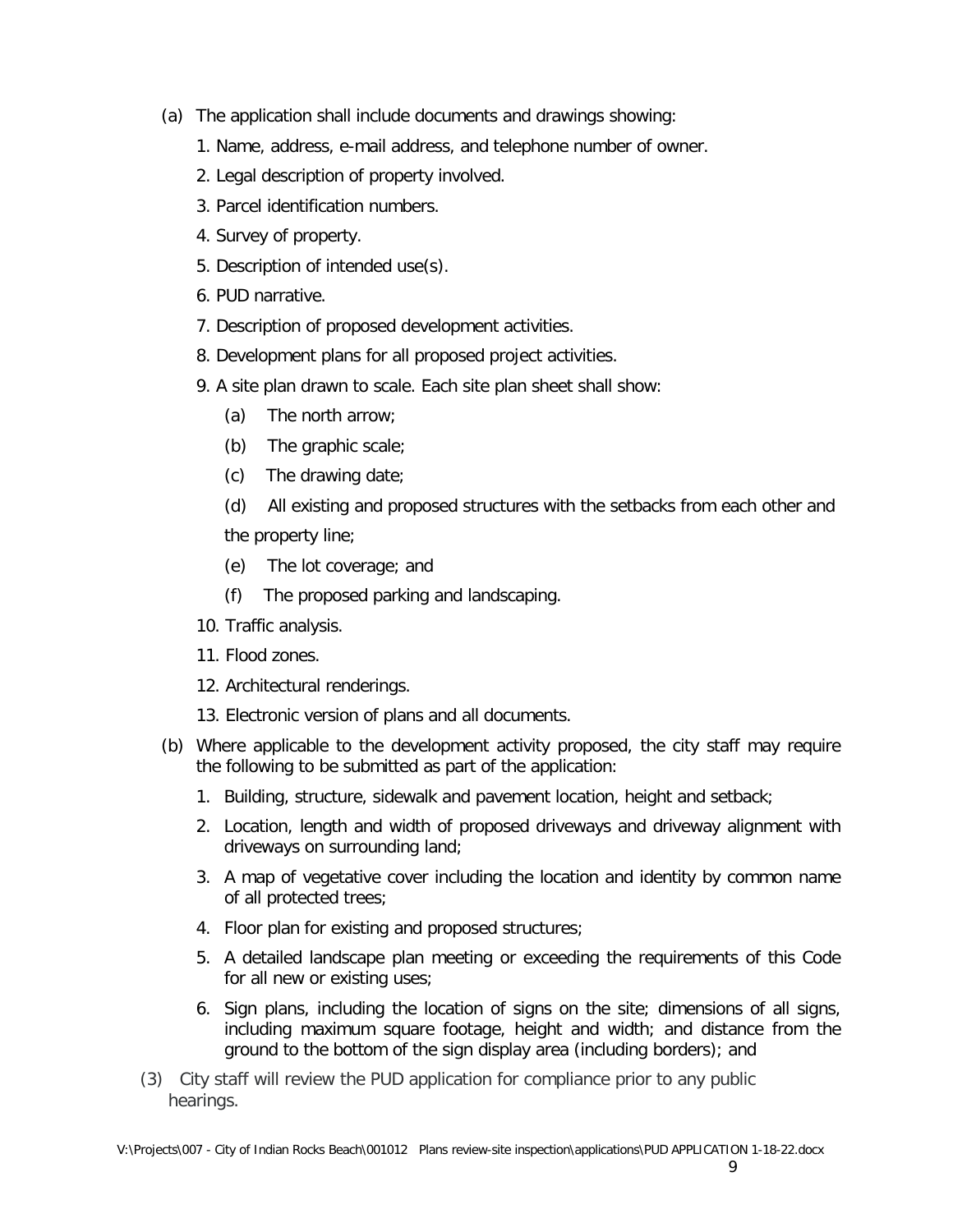### **Application Forms**

The required application and supporting document forms are found on the City of Indian Rocks Beach website. The application package can be returned by mail if the required application fee and all required materials are included.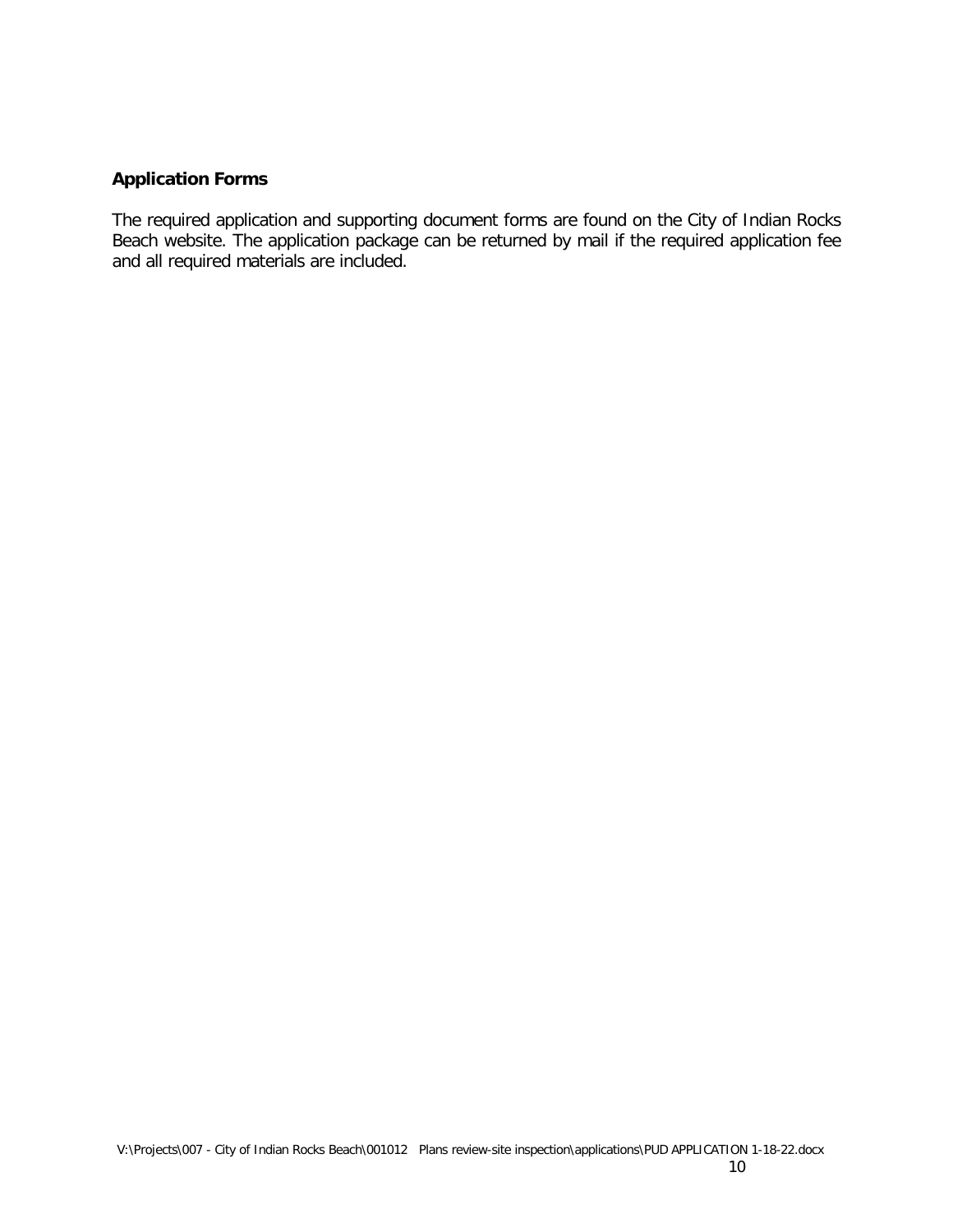

## **PLANNED UNIT DEVELOPMENT APPLICATION**

| <b>Project Name:</b>                                                                                                                                                                                                                                                                 |                                           |                 |
|--------------------------------------------------------------------------------------------------------------------------------------------------------------------------------------------------------------------------------------------------------------------------------------|-------------------------------------------|-----------------|
|                                                                                                                                                                                                                                                                                      |                                           |                 |
|                                                                                                                                                                                                                                                                                      |                                           |                 |
| <b>Parcel Size:</b><br><u> 1980 - Johann Stoff, Amerikaansk politiker (* 1908)</u>                                                                                                                                                                                                   |                                           |                 |
| <b>Zoning Map Designation:</b>                                                                                                                                                                                                                                                       |                                           |                 |
|                                                                                                                                                                                                                                                                                      |                                           |                 |
| I hereby request Planned Unit Development approval for the following development (Include in<br>the statement the number of residential units, square footage of living space per unit, number<br>of bedrooms per unit and/or the type of amount of non-residential square footage). |                                           |                 |
|                                                                                                                                                                                                                                                                                      |                                           |                 |
|                                                                                                                                                                                                                                                                                      |                                           |                 |
|                                                                                                                                                                                                                                                                                      |                                           |                 |
| <b>Application Content Checklist</b>                                                                                                                                                                                                                                                 |                                           |                 |
| <b>Item</b>                                                                                                                                                                                                                                                                          | <b>Planned Unit</b><br><b>Development</b> | <b>Included</b> |
|                                                                                                                                                                                                                                                                                      | Number of Copies                          |                 |
| PUD narrative, intended uses and proposed development activity                                                                                                                                                                                                                       | 10                                        |                 |
| Sealed Boundary Survey                                                                                                                                                                                                                                                               | 10                                        |                 |
| Legal Description<br>Affidavit of Ownership                                                                                                                                                                                                                                          | 10<br>10                                  |                 |
| Agent of Record                                                                                                                                                                                                                                                                      | $10\,$                                    |                 |
| Subsurface Investigation/ Soil Condition Report                                                                                                                                                                                                                                      | 10                                        |                 |
| <b>Building Elevations</b>                                                                                                                                                                                                                                                           | 10                                        |                 |

V:\Projects\007 - City of Indian Rocks Beach\001012 Plans review-site inspection\applications\PUD APPLICATION 1-18-22.docx

Drainage Plan and Calculations 10<br>Site Plan 10 Site Plan 10<br>
Landscaping Plan 10<br>
10 Landscaping Plan 10<br>
Traffic Analysis 10 Traffic Analysis 10<br>
Flood Zones 10<br>
10

Architectural renderings 10 Electronic version of plans and documents 1

Flood Zones

Filing Fee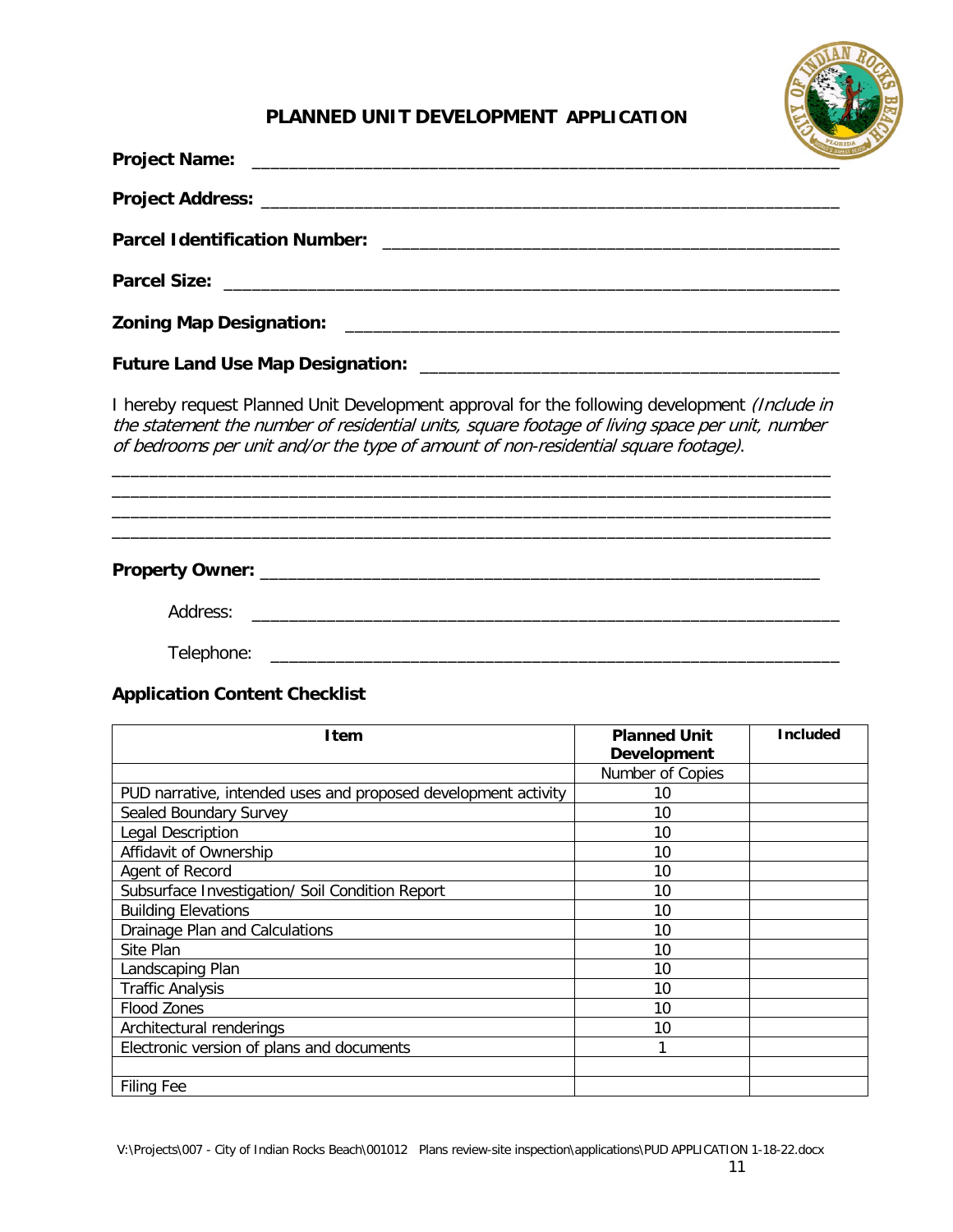Provide notice of Name, Title and Certification/Licenses of those providing professional services including Architectural, Engineering, Legal, Planning and Surveying. Each agent must submit an authorization letter as provided on the following page.

| <b>Agent:</b> |  |
|---------------|--|
|               |  |
|               |  |
|               |  |
|               |  |
|               |  |
|               |  |
|               |  |
|               |  |
|               |  |
|               |  |
|               |  |
|               |  |
|               |  |
|               |  |
|               |  |
|               |  |
|               |  |
|               |  |
|               |  |
|               |  |
|               |  |
|               |  |
|               |  |
|               |  |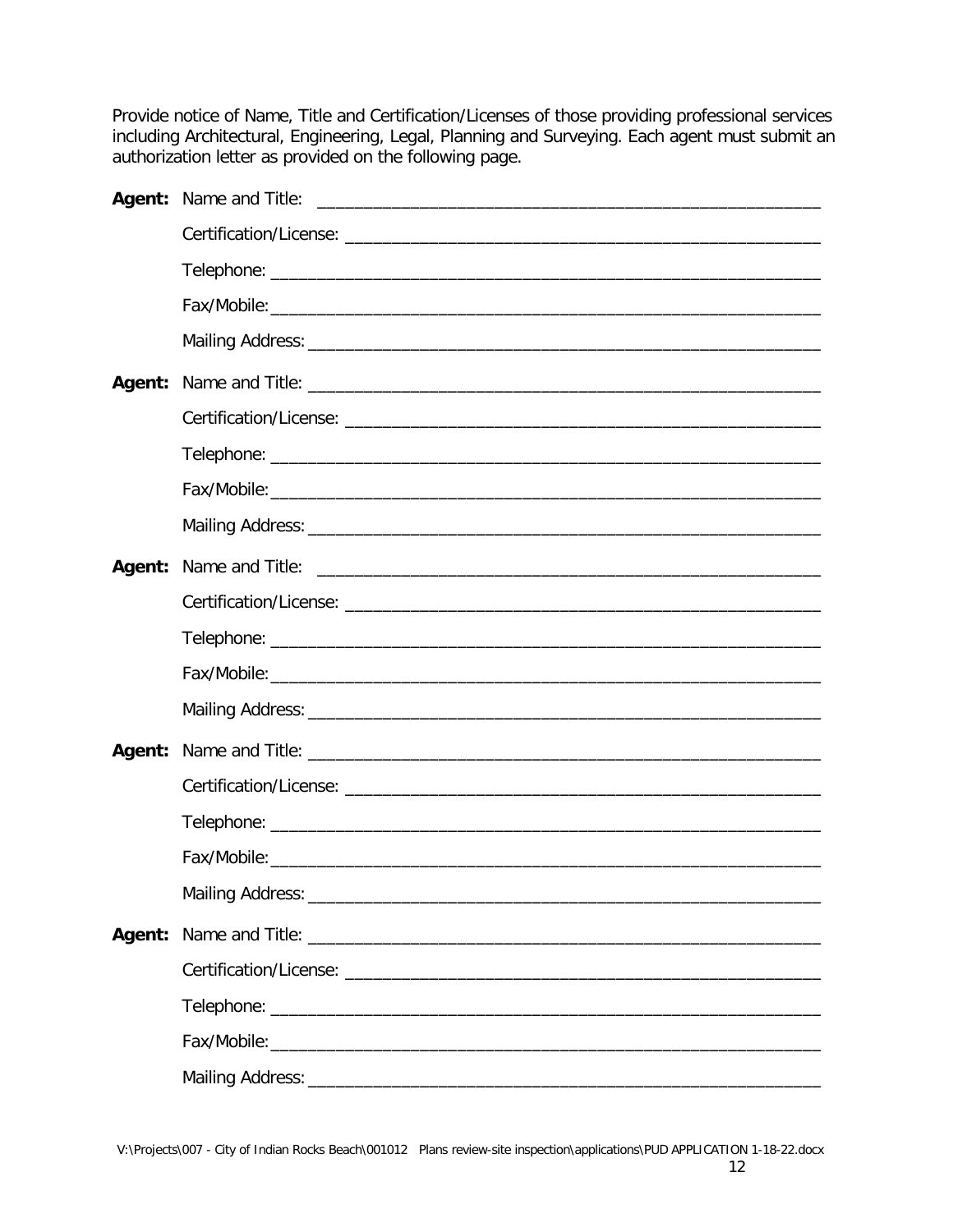## **AGENT OF RECORD**



| DATE: _______________________                                     |                                                                                                                                                                                                                                                                                       |  |
|-------------------------------------------------------------------|---------------------------------------------------------------------------------------------------------------------------------------------------------------------------------------------------------------------------------------------------------------------------------------|--|
|                                                                   |                                                                                                                                                                                                                                                                                       |  |
|                                                                   | as my Agent of Record for the comparison of the same and a series of the same and a series of the same and a s                                                                                                                                                                        |  |
|                                                                   | purposes of representing me during the Planning & Zoning Department's review processes                                                                                                                                                                                                |  |
| with regard to Application $#$ _________________________________. |                                                                                                                                                                                                                                                                                       |  |
| conditions imposed by any reviewing board or entity.              | My Agent of Record is hereby vested with authority to make any representations, agreements,<br>or promises, which are necessary or desirable in conjunction with the Planning and Zoning<br>Departments review process. My Agent of Record is also authorized to accept or reject any |  |
|                                                                   |                                                                                                                                                                                                                                                                                       |  |
|                                                                   |                                                                                                                                                                                                                                                                                       |  |
|                                                                   |                                                                                                                                                                                                                                                                                       |  |
|                                                                   |                                                                                                                                                                                                                                                                                       |  |
|                                                                   |                                                                                                                                                                                                                                                                                       |  |
|                                                                   |                                                                                                                                                                                                                                                                                       |  |
| <b>STATE OF FLORIDA:</b>                                          |                                                                                                                                                                                                                                                                                       |  |
| COUNTY: _________________                                         |                                                                                                                                                                                                                                                                                       |  |
| executed the same for the purposes therein expressed.             | I HEREBY CERTIFY that on this day personally appeared before me, an officer duly qualified to<br>administer oaths and take acknowledgments, to me known to be the person or described in or<br>above and foregoing Agent of Record Letter, and who acknowledged before me that he     |  |
|                                                                   | WITNESS my hand and official seal in the County and State last aforesaid this _______________                                                                                                                                                                                         |  |
|                                                                   | day of ________________________(month), __________________________(year).                                                                                                                                                                                                             |  |
|                                                                   |                                                                                                                                                                                                                                                                                       |  |
|                                                                   |                                                                                                                                                                                                                                                                                       |  |

NOTARY PUBLIC State of Florida at Large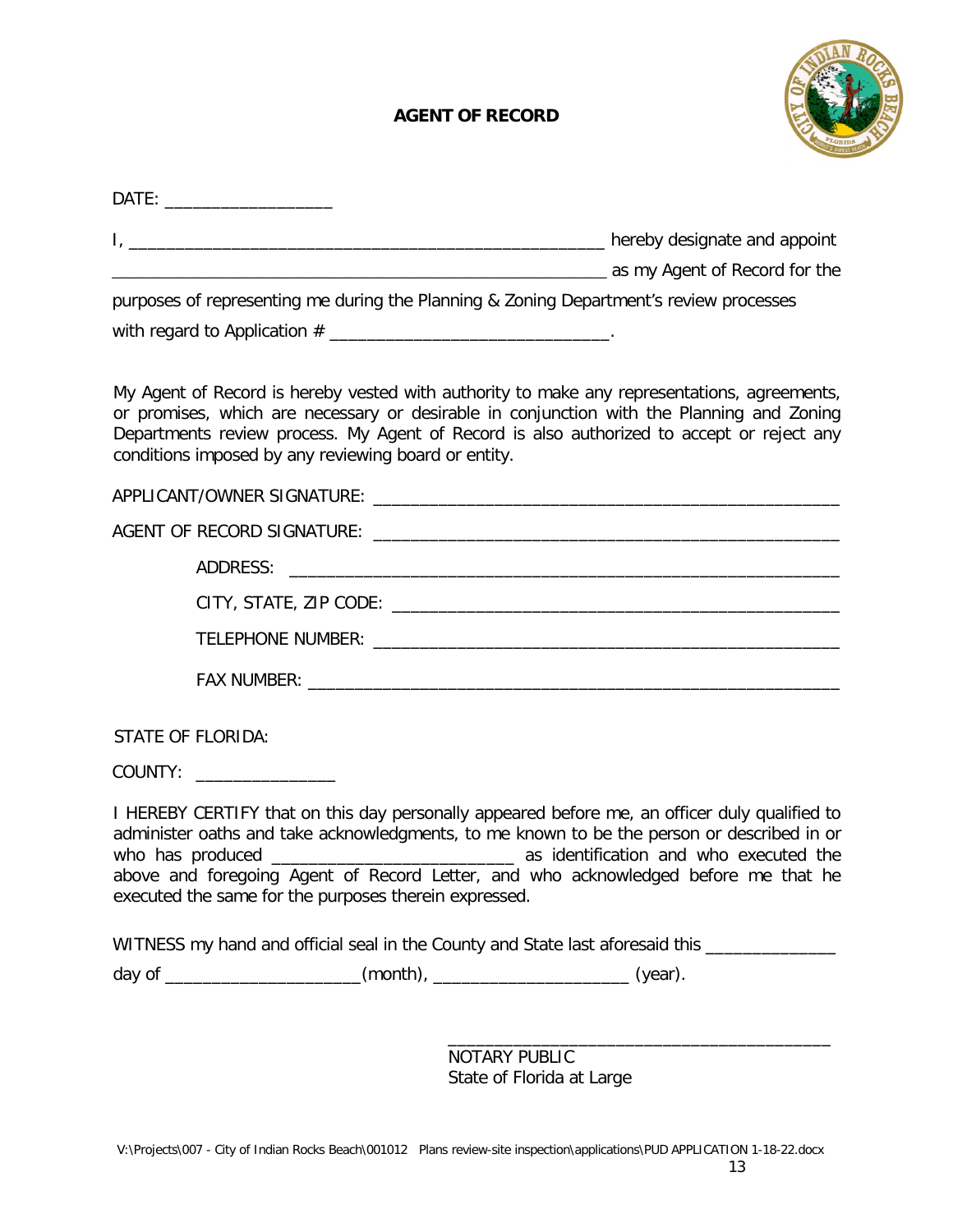## **AFFIDAVIT OF OWNERSHIP**

**\_\_\_\_\_\_\_\_\_\_\_\_\_\_\_\_\_\_\_\_\_\_\_\_\_\_\_\_\_\_\_\_\_\_\_\_\_\_\_\_\_\_\_\_\_\_\_\_\_\_\_\_\_\_\_\_\_\_\_\_\_\_\_\_\_**



The undersigned represents that they are the owners of record of property located: at:

\_\_\_\_\_\_\_\_\_\_\_\_\_\_\_\_\_\_\_\_\_\_\_\_\_\_ \_\_\_\_\_\_\_\_\_\_\_\_\_\_\_\_\_\_\_\_\_\_\_\_\_\_\_\_\_\_\_\_\_\_\_

#### DATE DATE OWNER'S SIGNATURE

I HEREBY CERTIFY that on this day personally appeared before me, an officer duly qualified to administer oaths and take acknowledgments, to me known to be the person described in or who has produced \_\_\_\_\_\_\_\_\_\_\_\_\_\_\_\_\_\_\_\_\_\_\_\_\_\_\_\_\_\_\_\_\_ as identification and who executed the above Affidavit of Ownership, and who acknowledged before me that he executed the same for the purpose therein expressed.

WITNESS my hand and official seal in the County and State last aforesaid this \_\_\_\_\_\_\_\_\_\_\_\_\_\_\_

day of \_\_\_\_\_\_\_\_\_\_\_\_\_\_\_\_\_\_\_\_\_\_\_(month), \_\_\_\_\_\_\_\_\_\_\_\_\_\_\_\_\_\_\_\_\_\_\_\_\_\_\_(year).

\_\_\_\_\_\_\_\_\_\_\_\_\_\_\_\_\_\_\_\_\_\_\_\_\_\_\_\_\_\_\_\_\_\_\_\_\_\_\_\_\_ NOTARY PUBLIC State of Florida at Large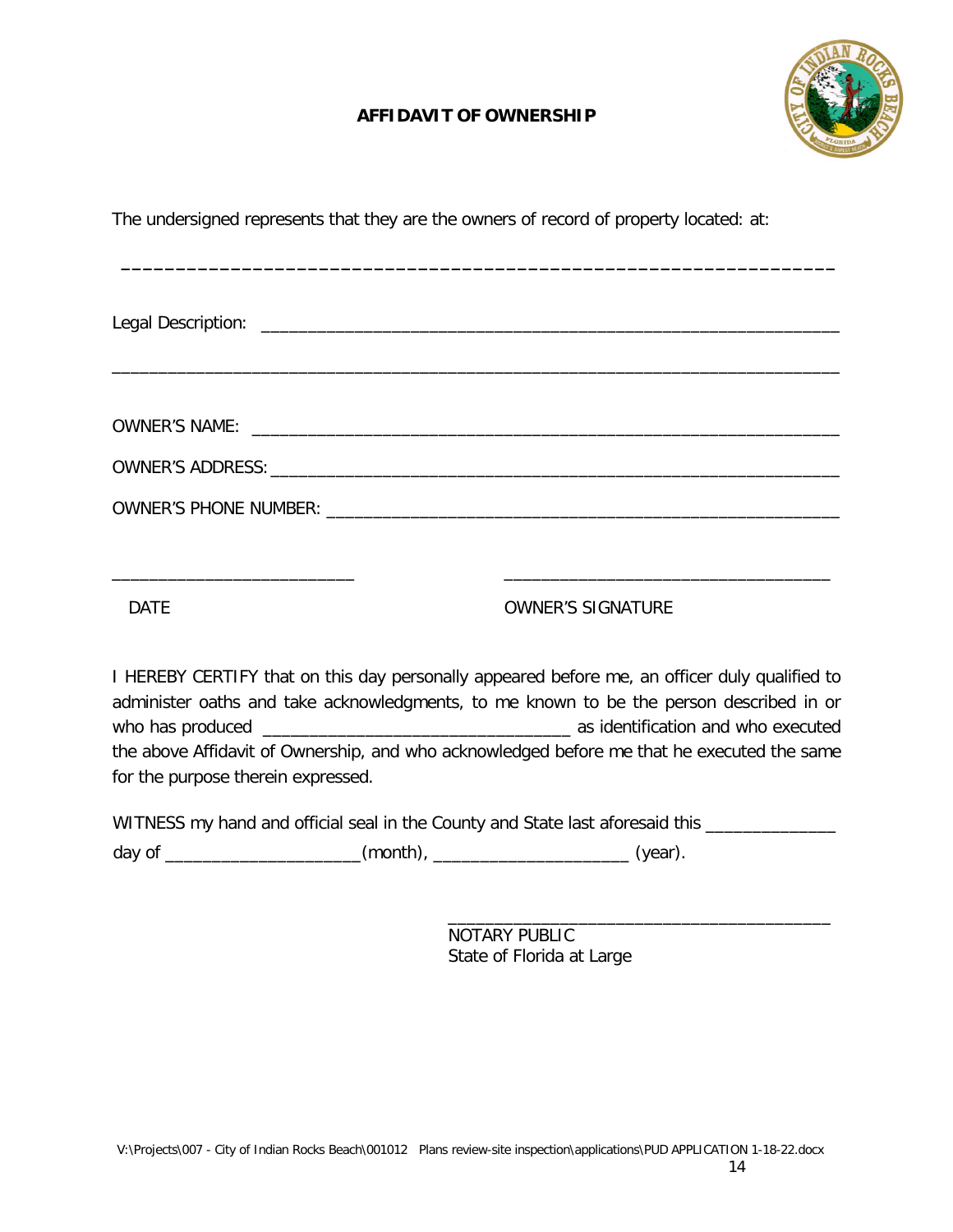#### **PLANNED UNIT DEVELOPMENT APPLICATION REQUIREMENTS**



The application packet must include the following materials.

- **I. Location Map** showing relationship between area proposed for development and surrounding developments or lots, including current aerial photograph.
- **II. Accurate boundary survey sealed by a Registered Surveyor.**
- **III. Affidavit of ownership and designation of an authorized agent.**
- **IV. Letter stating proposed anticipated commencement and completion date.**

#### **VII. Conceptual Site Plan containing:**

- 1. The conceptual site plan shall be drawn at a readable scale, All required information shall be presented on sheets no larger than twenty four (24) by thirty six (36) inches.
- 2. All conceptual Site Plans will show a Site Data Table with the following information:
	- a. Existing and proposed gross density for residential uses and number of units.
	- b. Existing and proposed gross floor area by type of non-residential uses.
	- c. Lot dimensions.
	- d. Existing and proposed setback dimensions.
	- e. Parking calculations (parking provided and required).
	- f. Existing and proposed Zoning Districts.
	- g. Existing and proposed building height.
	- h. Impervious surface calculations and ratio.
- 3. A conceptual landscaping plan:
	- a. A tree survey with overlay of proposed development indication size, type, location of trees to remain and location of trees to be removed.
	- b. Landscaping provided by size, type, spacing, and location.
- 4. All Site Plans will show/provide the following information:
	- a. Complete screening details, including fences or walls.
	- b. Driveways and access improvements.
	- c. Dumpster location and screening.
	- d. Accessory structures, such as, pools, decks, docks, open shelters, etc.
	- e. Proposed streets and street right-of-way (give easement width for private streets).
	- f. Existing and/or proposed sidewalks.
- 5. Other Information to be provided:
	- a. Entity responsible for the maintenance of common facilities (residential projects).
	- b. Plans for signs, if any, including the location, type, height, area, and proposed lighting shall be shown.
	- c. Size and location of required loading (non-residential projects).
	- d. The location of existing structures and buildings.
	- e. Elevations of proposed building(s).

#### **VIII. Architectural plans including elevations and statement of compliance with guildelines.**

**VIII.** Submit Site Plan Review Fee.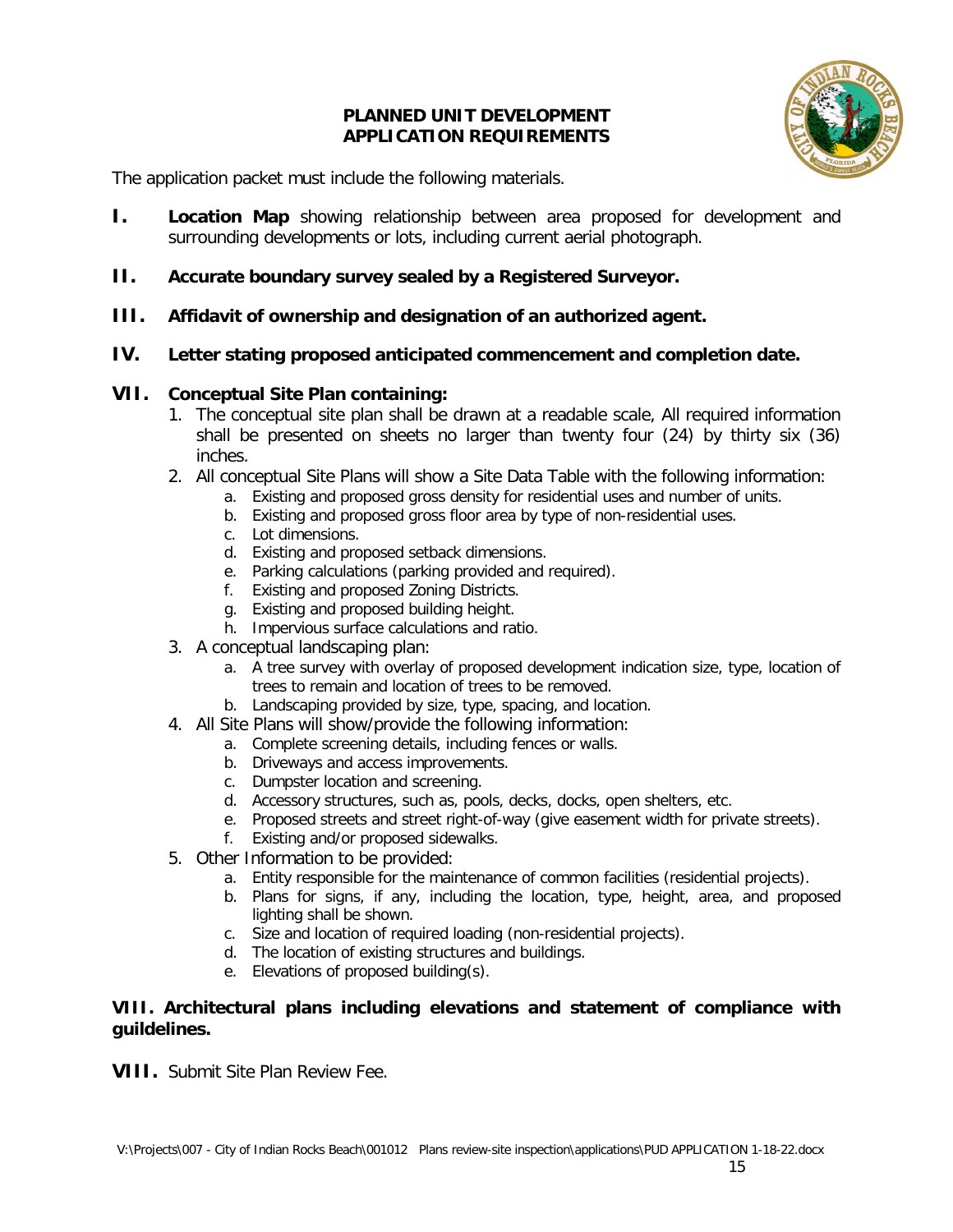## **IX.** PLANNED UNIT DEVELOPMENT REVIEW CHECKLIST

#### **Submission of Review: Date of Review: Date of Review:**

## **Name and address of Project:**

**Zoning: Future Land Use:**

| Item             | Chapter | <b>Section</b>      | <b>Subject</b>          | <b>Information</b><br>Provided |           | <b>Meets</b><br><b>Requirements</b> |    | <b>Notes</b> |
|------------------|---------|---------------------|-------------------------|--------------------------------|-----------|-------------------------------------|----|--------------|
|                  |         |                     |                         | Yes                            | <b>No</b> | Yes                                 | No |              |
| 1.1              | 6       | 31                  | License designation     |                                |           |                                     |    |              |
| 2.               |         | 32                  | Location approval       |                                |           |                                     |    |              |
| 3.               | 26      | 36<br>(c)           | Setback: AC             |                                |           |                                     |    |              |
| $\overline{4}$ . | 50      | 64                  | Dumpster: enclosure     |                                |           |                                     |    |              |
| $\overline{5}$ . |         | 66                  | Dumpster: accessibility |                                |           |                                     |    |              |
| 6.               |         | 91<br>(c)           | Container(s) required   |                                |           |                                     |    |              |
| 7.               | 78      | 32<br>(a)           | Statement received      |                                |           |                                     |    |              |
| 8.               |         | 33                  | Statement: contents     |                                |           |                                     |    |              |
| 9.               | 82      | $\overline{34}$     | Concurrency data        |                                |           |                                     |    |              |
|                  | 10 86   | 85                  | Beach lighting          |                                |           |                                     |    |              |
| 11               | 106     | 38                  | Tree spacing            |                                |           |                                     |    |              |
| 12               |         | 39                  | Dist: curb/sidewalk     |                                |           |                                     |    |              |
| 13               |         | $\overline{40}$     | Dist: corner/hydrant    |                                |           |                                     |    |              |
| 14               |         | 114                 | Landscaping (ROW)       |                                |           |                                     |    |              |
| 15               |         | 115                 | Landscaping: parking    |                                |           |                                     |    |              |
| 16               |         | 116                 | Landscaping: interior   |                                |           |                                     |    |              |
|                  | 17 110  |                     |                         |                                |           |                                     |    |              |
| 18               |         | 153                 | Setbacks                |                                |           |                                     |    |              |
| 19               |         | 153                 | <b>ISR</b>              |                                |           |                                     |    |              |
| 20               |         | 153                 | FAR                     |                                |           |                                     |    |              |
| $\overline{21}$  |         | 153/183             | Height                  |                                |           |                                     |    |              |
| $\overline{22}$  |         | 154                 | Unit area               |                                |           |                                     |    |              |
| 23               |         | 154/261             | Density                 |                                |           |                                     |    |              |
| 24               |         | 155                 | Use                     |                                |           |                                     |    |              |
| 25               |         | 218                 | Gulf setback            |                                |           |                                     |    |              |
| 26               |         | $\overline{241}$    | Yard features           |                                |           |                                     |    |              |
| 27               |         | 245                 | Setback: overhang       |                                |           |                                     |    |              |
| 28               |         | 282                 | Plan received-Fence     |                                |           |                                     |    |              |
| 29               |         | $\overline{(1)(a)}$ | Height                  |                                |           |                                     |    |              |
| 30               |         | (b)                 | Decoration              |                                |           |                                     |    |              |
| 31               |         | 285                 | Permitted materials     |                                |           |                                     |    |              |
| 32               |         | 290                 | Setback: front-yard     |                                |           |                                     |    |              |
| 33               |         | 291                 | Setback: side-yard      |                                |           |                                     |    |              |
| 34               |         | 292                 | Setback: Rear-yard      |                                |           |                                     |    |              |
| 35               |         | 293                 | Setback: double         |                                |           |                                     |    |              |
| 36               |         | 294                 | Setback: Alley          |                                |           |                                     |    |              |
| 37               |         | 311                 | Front-yard-Accessory    |                                |           |                                     |    |              |
| 38               |         | 312                 | Lots not abutting       |                                |           |                                     |    |              |
| 39               |         | 314                 | <b>Accessory size</b>   |                                |           |                                     |    |              |
| 40               |         | 341                 | Outdoor storage         |                                |           |                                     |    |              |
| 41               |         | 372                 | Required parking        |                                |           |                                     |    |              |